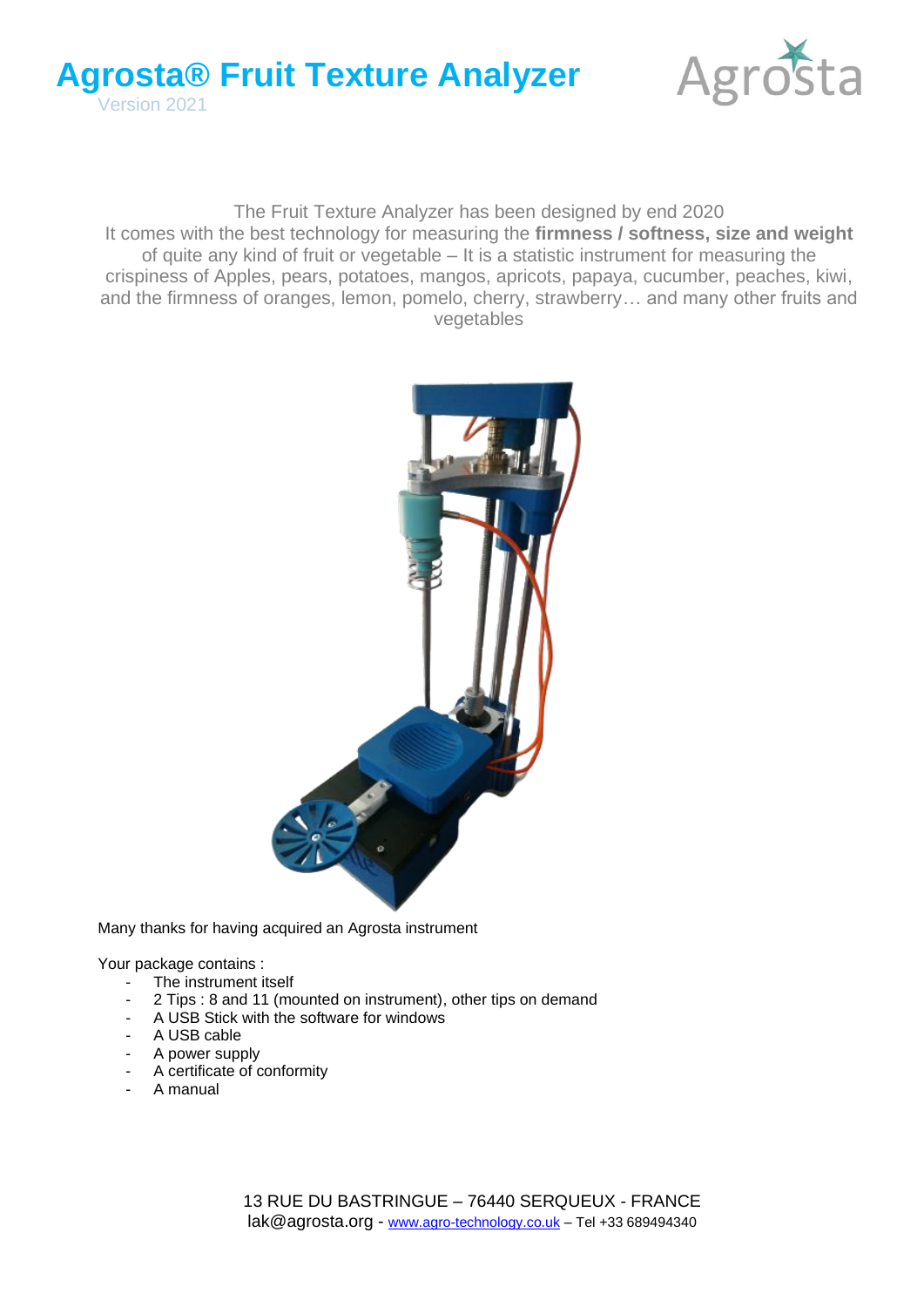



The FTA is provided with 2 tips : A tip of 11 and a tip of  $8 +$  specific tips according to your requirements

- The tip of 11 is recommended for : APPLE, PEAR, PEACH, KIWI, PAPAYA
- The tip of 8 is recommended for : MANGO, CUCUMBER, APRICOT, POTATO
- Other tips on demand (ORANGE, CHERRY, STRAWBERRY, MELON, AVOCADO..)

Main characteristics of the machine :

- Using Stepper Motor Nema 23
- Stepstick (Motor Electronics) from Asia
- Main electronic processor based on dual core ESP32
- Electronic shield for pressure testing made in Hong Kong (Based on HX 711 24 bits precision)
- Design and software made by Agrosta in France
- Precision force sensors
- Resolution : 1 gram
- Max pressure : 20 000 grams (Capacity 20 Kg, limited to 18 Kg by software)
- Min pressure measurement : 31 grams
- Precision : 0.2 grams
- Software compatible with Windows XP, 7, 8 and 10

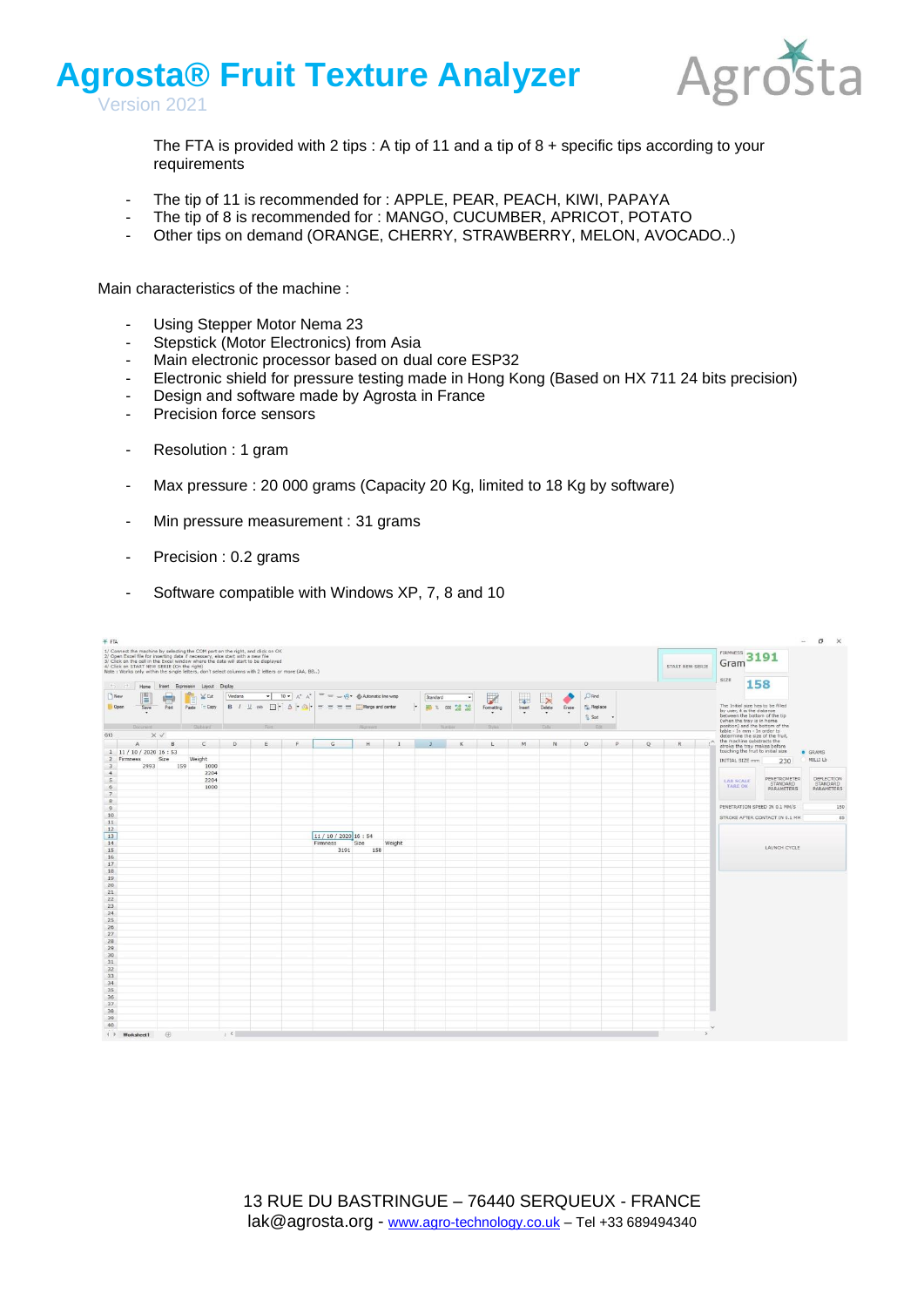



### **1) Machine Setup**

## **1/ Install Driver**

- Don't connect your machine
- Insert USB stick in your computer

| ZX.<br>Nom         | Modifié le       | Type                | Taille    |
|--------------------|------------------|---------------------|-----------|
| CH341SER           | 14/04/2018 10:23 | Dossier de fichiers |           |
| <b>INSTALL</b>     | 14/04/2018 10:23 | Dossier de fichiers |           |
| Agrosta_Driver.EXE | 24/01/2017 01:17 | Application         | 238 Ko    |
| INSTALL.EXE        | 26/02/2014 10:39 | Application         | 212 Ko    |
| INSTALL.ZIP        | 16/02/2018 15:50 | Archive WinRAR ZIP  | 11 735 Ko |

Double click on "Agrosta Driver" – Follow setup procedure

#### **2/ Connect Usb cable between instrument and your computer**

### **3/ Wait a few seconds till it is recognized (Driver linked to device)**

# **4/ Install Software from USB Stick (Doble click on INSTALL) 5/ The software starts after setup**

#### **6/ Connect power plug**

**7/ Select the COM corresponding to your machine in the list on the right (Usually, the last one)**

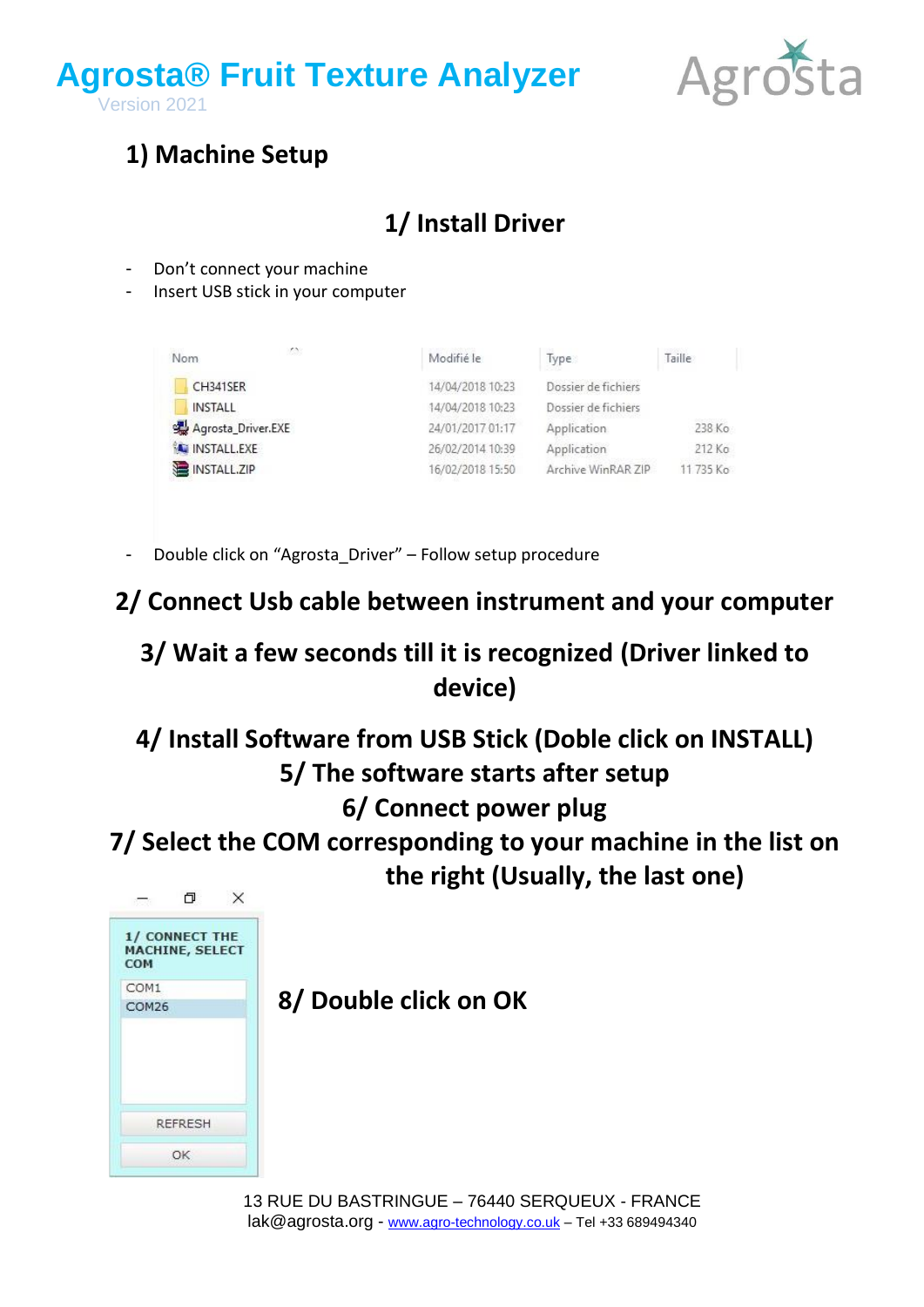

- The software comes with a light version of an OPENSOURCE EXCEL So you don't need to have Excel on your computer, The software will generate Excel files, and you will have the opportunity to open and modify those files inside Agrosta Software (Only **.xlsx** files)
- Once your machine is connected (Procedure described before), you can either open an existing Excel file in order to add your measurements inside this file, or start with a new file
- Inside the EXCEL module, click on the cell where you want the measurements to be added for the coming Serie of fruits. The measurements will be added under the cell you have selected
- Then click on "START NEW SERIE" The titles of the columns, as well as the date and time will be added

| ¥FTA              |                                                                                                                                                                                                                                                                                                                                                                                                           |                      |                          |         |              |   |                                                                                                                                                                                                                                                                                                                                                                                                                                                                                                      |           |        |         |
|-------------------|-----------------------------------------------------------------------------------------------------------------------------------------------------------------------------------------------------------------------------------------------------------------------------------------------------------------------------------------------------------------------------------------------------------|----------------------|--------------------------|---------|--------------|---|------------------------------------------------------------------------------------------------------------------------------------------------------------------------------------------------------------------------------------------------------------------------------------------------------------------------------------------------------------------------------------------------------------------------------------------------------------------------------------------------------|-----------|--------|---------|
|                   | 1/ Connect the machine by selecting the COM port on the right, and click on OK<br>2/ Open Excel file for inserting data if necessary, else start with a new file<br>3/ Click on the cell in the Excel window where the data will start to be displayed<br>4/ Click on START NEW SERIE (On the right)<br>Note : Works only within the single letters, don't select columns with 2 letters or more (AA, BB) |                      |                          |         |              |   |                                                                                                                                                                                                                                                                                                                                                                                                                                                                                                      |           |        |         |
| $\leftrightarrow$ | $\rightarrow$<br>Home                                                                                                                                                                                                                                                                                                                                                                                     | Expression<br>Insert | Layout                   | Display |              |   |                                                                                                                                                                                                                                                                                                                                                                                                                                                                                                      |           |        |         |
|                   | <b>New</b>                                                                                                                                                                                                                                                                                                                                                                                                |                      | Ë<br>$\frac{1}{26}$ Cut  | Verdana | $\mathbf{v}$ |   | $\begin{array}{c c c c} \hline 10 & \star & \star \end{array}$ $\begin{array}{c c} \hline \star & \star \end{array}$ $\begin{array}{c} \hline \star & \star \end{array}$ $\begin{array}{c} \hline \star & \star \end{array}$ $\begin{array}{c} \hline \star & \star \end{array}$ $\begin{array}{c} \hline \star & \star \end{array}$ $\begin{array}{c} \hline \star & \star \end{array}$ $\begin{array}{c} \hline \star & \star \end{array}$ $\begin{array}{c} \hline \star & \star \end{array}$ $\$ |           |        |         |
|                   | Open<br>Save<br>$\cdot$                                                                                                                                                                                                                                                                                                                                                                                   | Print                | $E \equiv$ Copy<br>Paste |         |              |   | <b>B</b> $I \perp \Box$ ab $\Box \cdot   \cdot   \Delta   \cdot   \overline{\Diamond}   \cdot   \equiv \equiv \equiv \equiv \Box$ Merge and center                                                                                                                                                                                                                                                                                                                                                   |           |        | $\vert$ |
|                   | <b>Document</b>                                                                                                                                                                                                                                                                                                                                                                                           |                      | Clipboard                |         | Fort         |   |                                                                                                                                                                                                                                                                                                                                                                                                                                                                                                      | Alignment |        |         |
| G13               |                                                                                                                                                                                                                                                                                                                                                                                                           | $\times$ $\vee$      |                          |         |              |   |                                                                                                                                                                                                                                                                                                                                                                                                                                                                                                      |           |        |         |
|                   | $\overline{A}$                                                                                                                                                                                                                                                                                                                                                                                            | B                    | $\mathsf{C}$             | D       | E            | F | G                                                                                                                                                                                                                                                                                                                                                                                                                                                                                                    | H         | I      |         |
| $\mathbf{1}$      | 11 / 10 / 2020 16 : 53                                                                                                                                                                                                                                                                                                                                                                                    |                      |                          |         |              |   |                                                                                                                                                                                                                                                                                                                                                                                                                                                                                                      |           |        |         |
| $\overline{2}$    | Firmness                                                                                                                                                                                                                                                                                                                                                                                                  | Size                 | Weight                   |         |              |   |                                                                                                                                                                                                                                                                                                                                                                                                                                                                                                      |           |        |         |
| 3                 | 2993                                                                                                                                                                                                                                                                                                                                                                                                      | 159                  | 1000                     |         |              |   |                                                                                                                                                                                                                                                                                                                                                                                                                                                                                                      |           |        |         |
| $\overline{4}$    |                                                                                                                                                                                                                                                                                                                                                                                                           |                      | 2204                     |         |              |   |                                                                                                                                                                                                                                                                                                                                                                                                                                                                                                      |           |        |         |
| 5                 |                                                                                                                                                                                                                                                                                                                                                                                                           |                      | 2204                     |         |              |   |                                                                                                                                                                                                                                                                                                                                                                                                                                                                                                      |           |        |         |
| 6                 |                                                                                                                                                                                                                                                                                                                                                                                                           |                      | 1000                     |         |              |   |                                                                                                                                                                                                                                                                                                                                                                                                                                                                                                      |           |        |         |
| $\overline{7}$    |                                                                                                                                                                                                                                                                                                                                                                                                           |                      |                          |         |              |   |                                                                                                                                                                                                                                                                                                                                                                                                                                                                                                      |           |        |         |
| 8                 |                                                                                                                                                                                                                                                                                                                                                                                                           |                      |                          |         |              |   |                                                                                                                                                                                                                                                                                                                                                                                                                                                                                                      |           |        |         |
| 9                 |                                                                                                                                                                                                                                                                                                                                                                                                           |                      |                          |         |              |   |                                                                                                                                                                                                                                                                                                                                                                                                                                                                                                      |           |        |         |
| 10                |                                                                                                                                                                                                                                                                                                                                                                                                           |                      |                          |         |              |   |                                                                                                                                                                                                                                                                                                                                                                                                                                                                                                      |           |        |         |
| 11                |                                                                                                                                                                                                                                                                                                                                                                                                           |                      |                          |         |              |   |                                                                                                                                                                                                                                                                                                                                                                                                                                                                                                      |           |        |         |
| 12                |                                                                                                                                                                                                                                                                                                                                                                                                           |                      |                          |         |              |   |                                                                                                                                                                                                                                                                                                                                                                                                                                                                                                      |           |        |         |
| 13                |                                                                                                                                                                                                                                                                                                                                                                                                           |                      |                          |         |              |   | 11 / 10 / 2020 16 : 54                                                                                                                                                                                                                                                                                                                                                                                                                                                                               |           |        |         |
| 14                |                                                                                                                                                                                                                                                                                                                                                                                                           |                      |                          |         |              |   | Firmness                                                                                                                                                                                                                                                                                                                                                                                                                                                                                             | Size      | Weight |         |
| 15                |                                                                                                                                                                                                                                                                                                                                                                                                           |                      |                          |         |              |   | 3191                                                                                                                                                                                                                                                                                                                                                                                                                                                                                                 | 158       |        |         |
| 16                |                                                                                                                                                                                                                                                                                                                                                                                                           |                      |                          |         |              |   |                                                                                                                                                                                                                                                                                                                                                                                                                                                                                                      |           |        |         |
| 17                |                                                                                                                                                                                                                                                                                                                                                                                                           |                      |                          |         |              |   |                                                                                                                                                                                                                                                                                                                                                                                                                                                                                                      |           |        |         |
| 18<br>19          |                                                                                                                                                                                                                                                                                                                                                                                                           |                      |                          |         |              |   |                                                                                                                                                                                                                                                                                                                                                                                                                                                                                                      |           |        |         |
| 20                |                                                                                                                                                                                                                                                                                                                                                                                                           |                      |                          |         |              |   |                                                                                                                                                                                                                                                                                                                                                                                                                                                                                                      |           |        |         |
| 21                |                                                                                                                                                                                                                                                                                                                                                                                                           |                      |                          |         |              |   |                                                                                                                                                                                                                                                                                                                                                                                                                                                                                                      |           |        |         |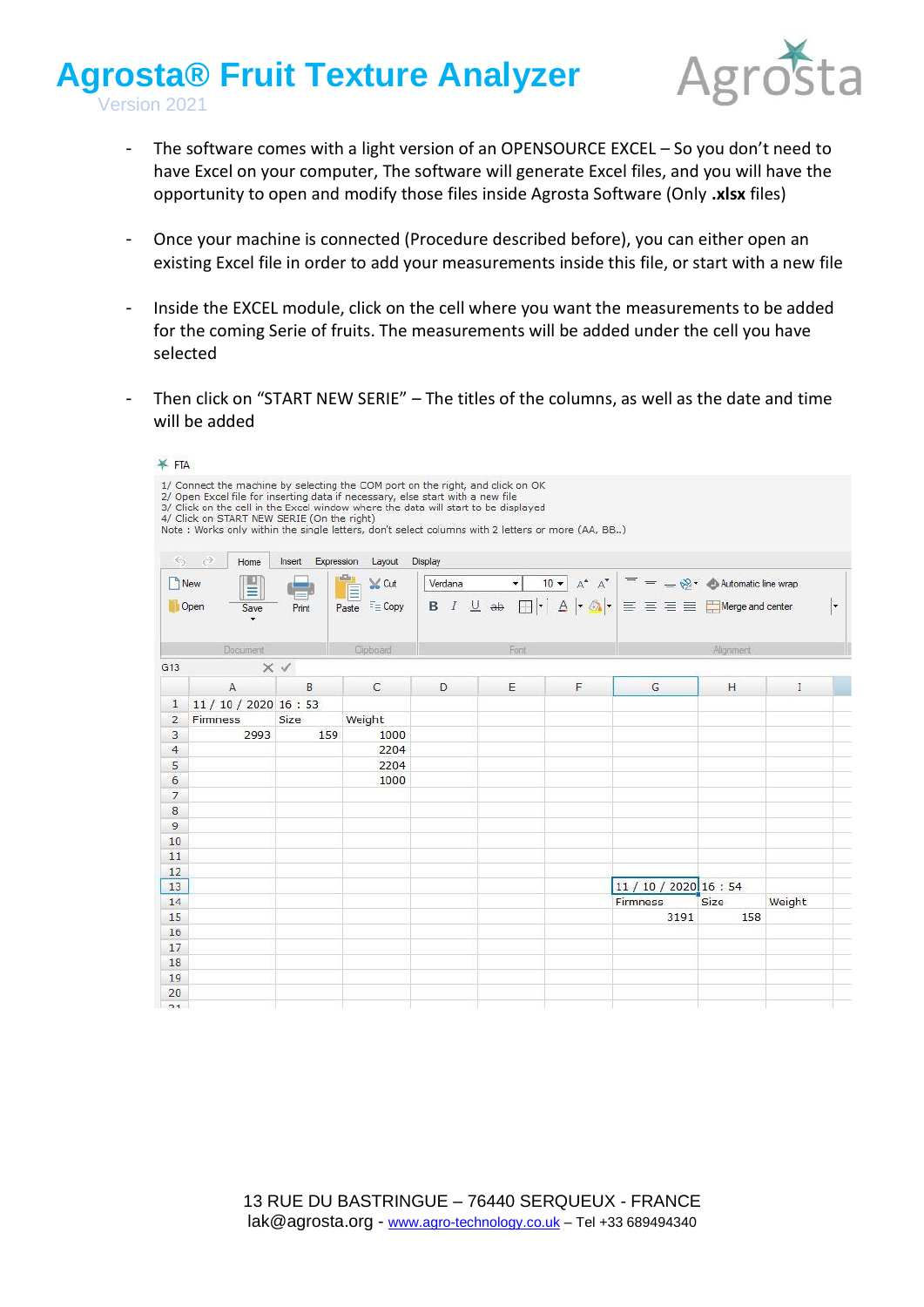

- Try to place a fruit on the lab scale, the weight will be instantly displayed in the Excel chart
- You can now place your first fruit on the table, fill the initial size and adjust the parameters of speed and stroke after contact (Or click on one of the 2 buttons with preset parameters: Penetrometer or deflection)

| The Initial size has to be filled<br>by user, it is the distance<br>between the bottom of the tip<br>(when the tray is in home<br>position) and the bottom of the<br>table - In mm - In order to<br>determine the size of the fruit,<br>the machine substracts the<br>stroke the tray makes before |                     | REFRESH<br>OK                     |
|----------------------------------------------------------------------------------------------------------------------------------------------------------------------------------------------------------------------------------------------------------------------------------------------------|---------------------|-----------------------------------|
| touching the fruit to initial size                                                                                                                                                                                                                                                                 |                     | GRAMS                             |
| INITIAL SIZE mm                                                                                                                                                                                                                                                                                    | 230                 | MILLI Lb                          |
| PENETROMETER<br>STANDARD PARAMETERS                                                                                                                                                                                                                                                                |                     | DEFLECTION STANDARD<br>PARAMETERS |
| PENETRATION SPEED IN 0.1 MM/S                                                                                                                                                                                                                                                                      |                     | 150                               |
| STROKE AFTER CONTACT IN 0.1 MM                                                                                                                                                                                                                                                                     |                     | 85                                |
|                                                                                                                                                                                                                                                                                                    | <b>LAUNCH CYCLE</b> |                                   |
|                                                                                                                                                                                                                                                                                                    |                     |                                   |

- Now, you can click on "LAUNCH CYCLE", the machine starts, and the values are displayed
- Measure your fruits one after each other (Weight, then firmness and size) :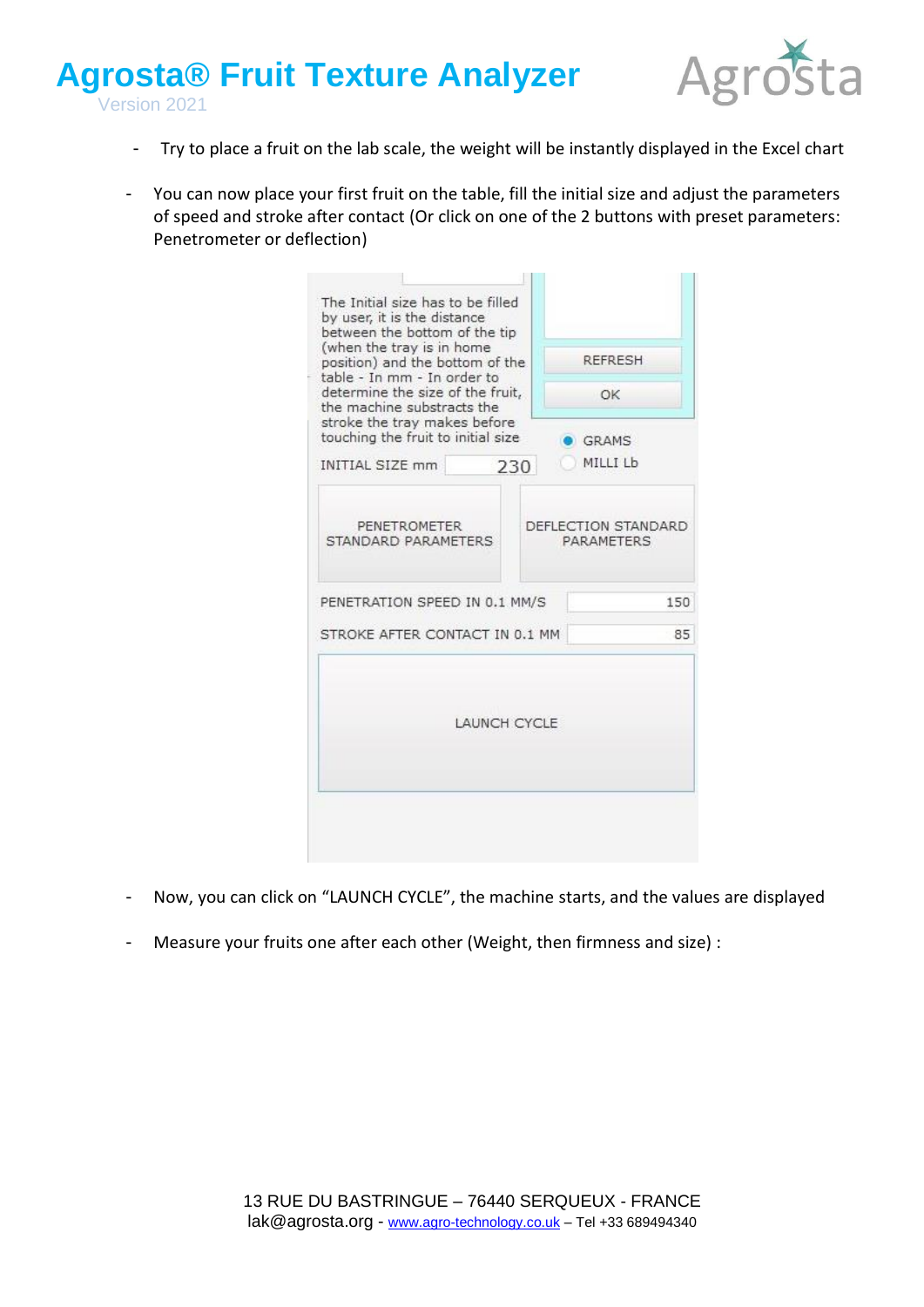